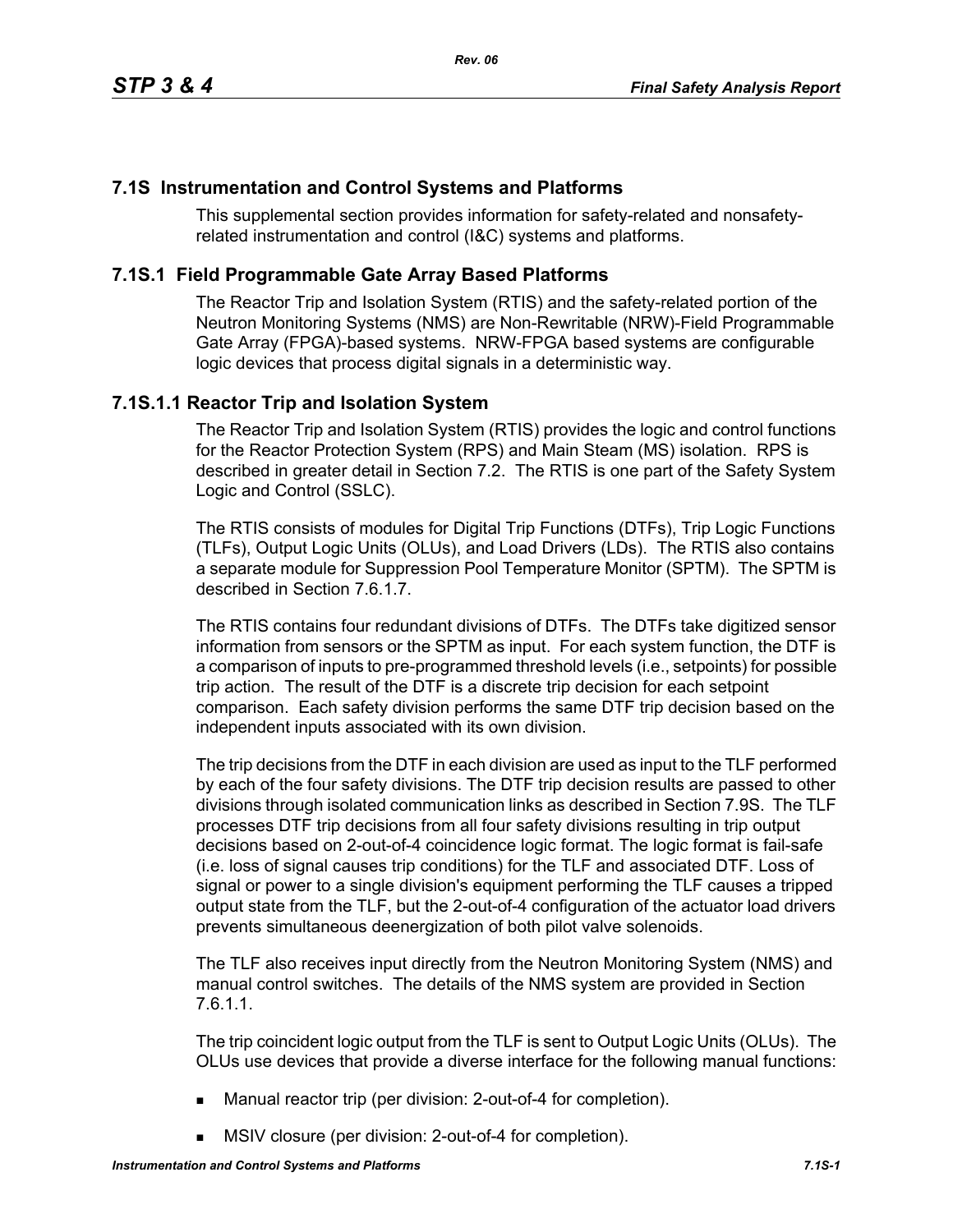- **MSIV** closure (eight individual control switches).
- RPS and MSIV trip reset.
- **TLF** output bypass

The OLUs distribute the automatic and manual trip outputs to the MSIV pilot valve and scram pilot valve actuating devices and provide control of trip seal-in, reset, and TLF output bypass (division-out-of-service bypass). Bypass inhibits automatic trip but has no effect on manual trip. The OLUs also provide a manual test input for de-energizing a division's parallel load drivers (part of the 2-out-of-4 output logic arrangement) so that scram or MSIV closure capability can be confirmed without solenoid de-energization. The OLUs are located external to the TLU equipment that implements the TLF so that manual MSIV closure or manual reactor trip (per division) can be performed either when a division's logic is bypassed or when failure of sensors or logic equipment causes trip to be inhibited.

If a 2-out-of-4 trip condition is satisfied within the TLF, all four divisions' trip outputs produce a simultaneous coincident trip signal (e.g., reactor trip) and transmit the signal through hardwired connections to OLUs that control the protective action of the final actuators. The load drivers for the solenoids are themselves arranged in a 2-out-of-4 configuration, so that at least two divisions must produce trip outputs for protective action to occur.

Bypass logic implemented by RTIS is described in Section 7.2.1.1.4.1(2) and shown on Figure 7.2-2.

Each of the four RTIS divisions are powered from their respective divisional Class 1E power supply. In the RTIS, independence is provided between Class 1E divisions, and also between the Class 1E divisions and non-Class 1E equipment.

### **7.1S.1.2 Neutron Monitoring System**

A detailed description of the Neutron Monitoring System (NMS) is provided in Section 7.6.1.1 for safety related functions.

### **7.1S.1.3 Platform Description**

The Reactor Trip and Isolation System (RTIS) and the safety-related portion of the Neutron Monitoring Systems (NMS) are implemented using Non-Rewritable (NRW)- Field Programmable Gate Array (FPGA)-based platforms.

Each FPGA-based system is a modular, chassis-based, rack-mounted system. FPGAbased systems are built as units, which provide the chassis and backplanes. The units perform specific functions, based on the modules placed in the backplane. Therefore, each module has unique architectural features, based on the differences in interfaces and requirements. The module design is implemented using only FPGAs. The design uses relatively simple medium-scale integrated discrete logic chips for all simple logic functions, such as a monostable multivibrator to implement a watchdog timer. Data is transferred between units over optical links.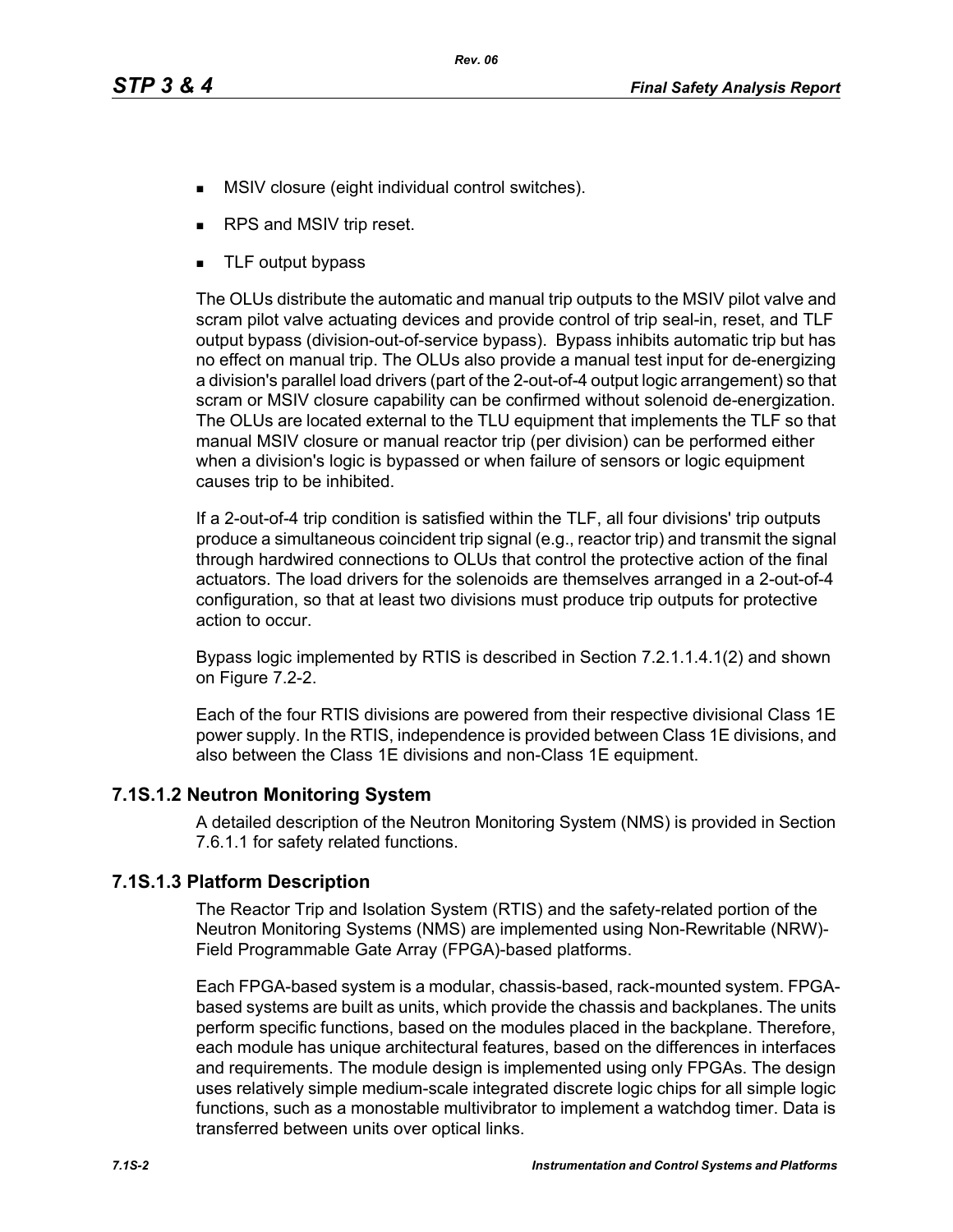Each module consists of one or more printed circuit boards and a front panel. The purpose of the front panel is to fix boards to the unit and to provide mounting for a Human-Machine Interface (HMI) and setpoints adjustment. The FPGA-based system also includes power supplies, analog and digital input/output modules, status modules, and all cabling and wiring necessary for operation. Each circuit board can contain one or more FPGAs.

The FPGA-based systems use logic chips that can be configured. The logic is physically embedded in FPGA chips using special tools. The logic is built from simple functional elements (FEs) that are designed to perform simple logic functions that can be combined and arranged in specific patterns to perform signal processing and logic operations, and thus construct the logic necessary to perform a defined function. Once the logic is embedded, the logic is hard coded and cannot be changed. After the logic is defined and embedded, the FPGA components are treated as hardware. An FPGA can only implement digital logic.

The FPGA-based system has self-diagnostic functions that continuously verify proper FPGA and communications performance and provide outputs used to alert the operator.

Each FPGA-based systems have the following attributes:

Intra-Division Communication

Data is transferred between units over optical links by the communication modules. The safety-related system has a one-way optical communication data link, providing fixed data sets to each safety-related system and to the nonsafetyrelated system with Class 1E to non-Class 1E isolation. RTIS offers no possibility of data transfer from the nonsafety to the safety equipment.

 $\blacksquare$  Input / Output (I/O)

There are I/O modules that are located in the units. Analog Output (AO) modules have analog outputs of up to 16 channels. There are several types of AO modules for different output ranges. AO Module provides electrical isolation capability from safety to nonsafety system. Digital I/O modules have four digital inputs and 16 digital outputs. External inputs and internals are isolated using photo couplers and solid-state relays.

**Power Supply** 

The power supply module provides low voltage direct current (DC) power for equipped modules in each unit. The safety-related system has redundant power supply modules in each unit. The RTIS equipment is divisionally powered from multiple Class 1E power sources, one of which is DC backed.

#### **7.1S.2 Microprocessor Based Platforms**

The Engineered Safety Features and Control System (ELCS) will be implemented with a microprocessor based platform.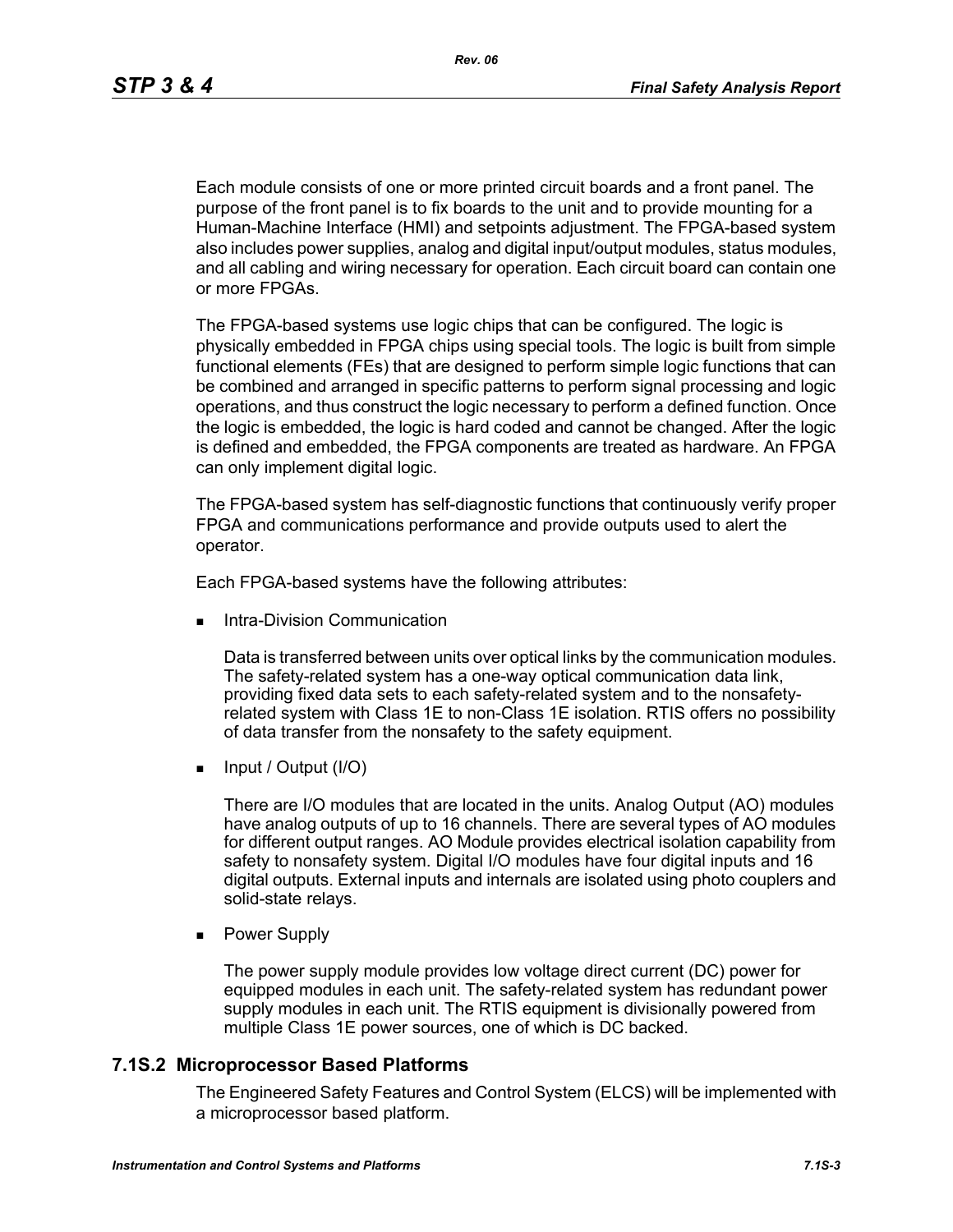# **7.1S.2.1 Engineered Safety Features Logic and Control System (ELCS)**

The Engineered Safety Features Logic and Control System (ELCS) provides the instrumentation and control functions of automatic actuation, control and display for the Engineered Safety Features (ESF) systems.

The ELCS contains four redundant divisions of Digital Trip Functions (DTFs). The four divisions of DTF safety function actuation status are communicated to three divisions of Safety Logic Functions (SLFs), which correspond to the three divisions of ESF actuated equipment. Each SLF performs two-out-of-four logic on the four redundant DTFs. The DTF to SLF communication and isolation features are described in Section 7.9S.

Each ELCS division is powered from independent power sources.

For the four redundant divisions of ELCS DTFs, any single division of sensors from one DTF can be manually bypassed, causing the ESF safety function actuation logic in the SLFs to become two-out-of-three, while the bypass state is maintained. The bypass status is indicated in the main control room until the bypass status is removed. Only one division can be placed in bypass. An interlock rejects attempts to remove more than one division from service at a time.

As shown in Tier 1 Figure 3.4B, each of the three ESF component actuation divisions contains a minimum of two SLFs. The SLF logic for ECCS functions (i.e. initiation of Reactor Core Isolation Cooling, High Pressure Core Flooder or Automatic Depressurization) is implemented using two redundant SLF processing channels per division. The two redundant channels receive the data from the four redundant divisional DTFs, manual control switch inputs and contact closures. The two redundant SLF processing channels perform the same ESF safety function action logic. One of the two SLFs processes initiation logic for functions that service the reactor vessel at low pressure (e.g. RHR), while a second SLF provides the same support for the vessel at high pressure (e.g. Reactor Core Isolation Cooling (RCIC system and High Pressure Core Flooder (HPCF)) system).

The two redundant SLF processing channels must agree for initiation of the ESF safety function to occur. Two SLF processing channels are used to prevent the inadvertent system level actuation of the ESF safety functions that inject coolant to the core or depressurization.

However, in the event of a failure detected by self diagnostics within either processing channel, a bypass (ESF output channel bypass) is applied automatically (with manual backup) such that the failed SLF processing channel is removed from service. SLF processing channel failures are alarmed in the main control room. If a failed channel is not automatically bypassed, the operator is able to manually bypass the failed channel.

The two-out-of-two voting of the two SLF processing channels is performed on a component basis with non-microprocessor based equipment or with a separate actuation for a valve from one SLF processing channel and a related pump actuation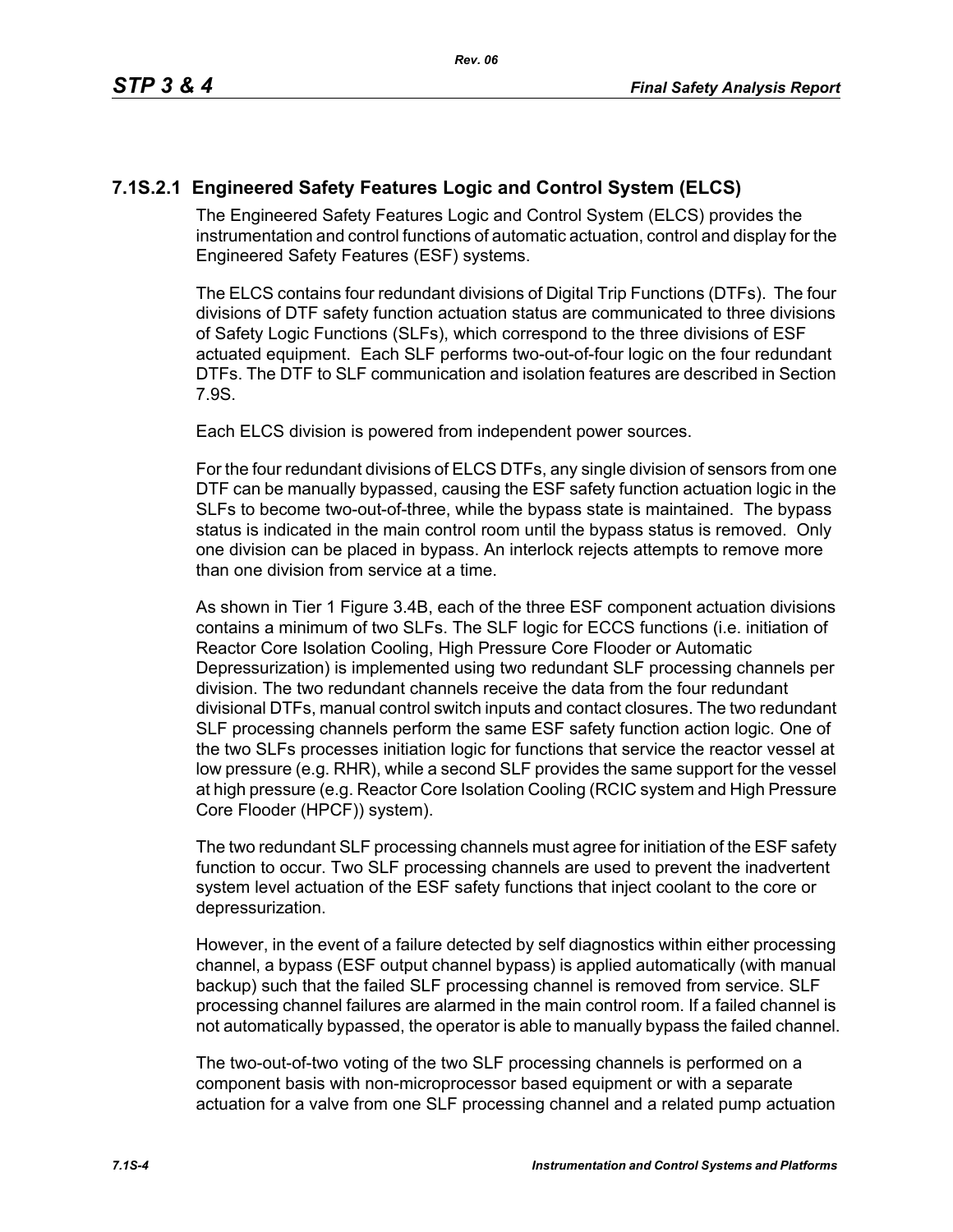from the second SLF processing channel, where both are required to initiate coolant injection.

As shown in Tier 1 Figure 3.4b, each ELCS division includes the following major elements:

- Sensors provide signal input to the ELCS. For ELCS safety functions, the appropriate sensors are connected to the Digital Trip Function.
- **The Digital Trip Function receives input signals directly and also receives remote** input signals from a Remote Digital Logic Controller (RDLC). The RDLC communicates the remote input signals to the DTF utilizing high speed serial link (HSL) communication with redundant fiber optic modems and optical data cable. HSL communication is described in Section 7.9S.
- The DTF provides a comparison of signal inputs to associated setpoints to determine the trip status for each ESF safety function. The DRF communicates trip status to the Safety Logic Functions (SLFs) in each division by means of opticalbased HSL communication links.
- **Individual DTF to SLF communication is provided with single fiber optic cable since** the DTF and SLF are both located in the MCR area.

SLFs are provided in each of the three ESF divisions that provide electromechanical component actuation. Each division's SLFs receive ESF safety function actuation status signals from each of the DTFs in the four redundant divisions. The division's SLFs calculate ESF system level actuation status by determining whether there is a two-out-of-four coincidence of DTF ESF safety function trip signals. The SLF also receives hardwired signals for manual bypass and manual system level actuation of ESF components from I/O that is local to the SLF. The SLF communicates ESF actuation commands to the SLF I/O stations that are located in areas that are remote from the MCR by HSL. The fiber optic cables are redundant for the communication of ESF safety function actuation commands from the SLF to the SLF remote I/O.

The SLF Remote Digital Logic Controller (RDLC) provides I/O and ESF component control logic and actuation. At the RDLC a Component Interface Module (CIM) is provided for each controlled electromechanical component assigned to the SLF. The CIM interfaces the ESF actuation command signals (or control commands in the absence of actuation) from the SLFs to the electromechanical ESF component.

The CIM provides priority logic to override control when an ESF actuation occurs. Logic in the CIM also provides voting of redundant SLF processing channels signals, for ESF safety functions that require SLF redundancy. The CIM receives component position and status feedback signals from the component control circuit. The CIM provides local control capability for maintenance.

Each ELCS division has an intra-division network that connects the ELCS controllers with flat panel safety displays in the main control room and a Maintenance and Test Panel. The intra-division network is described in section 7.9S.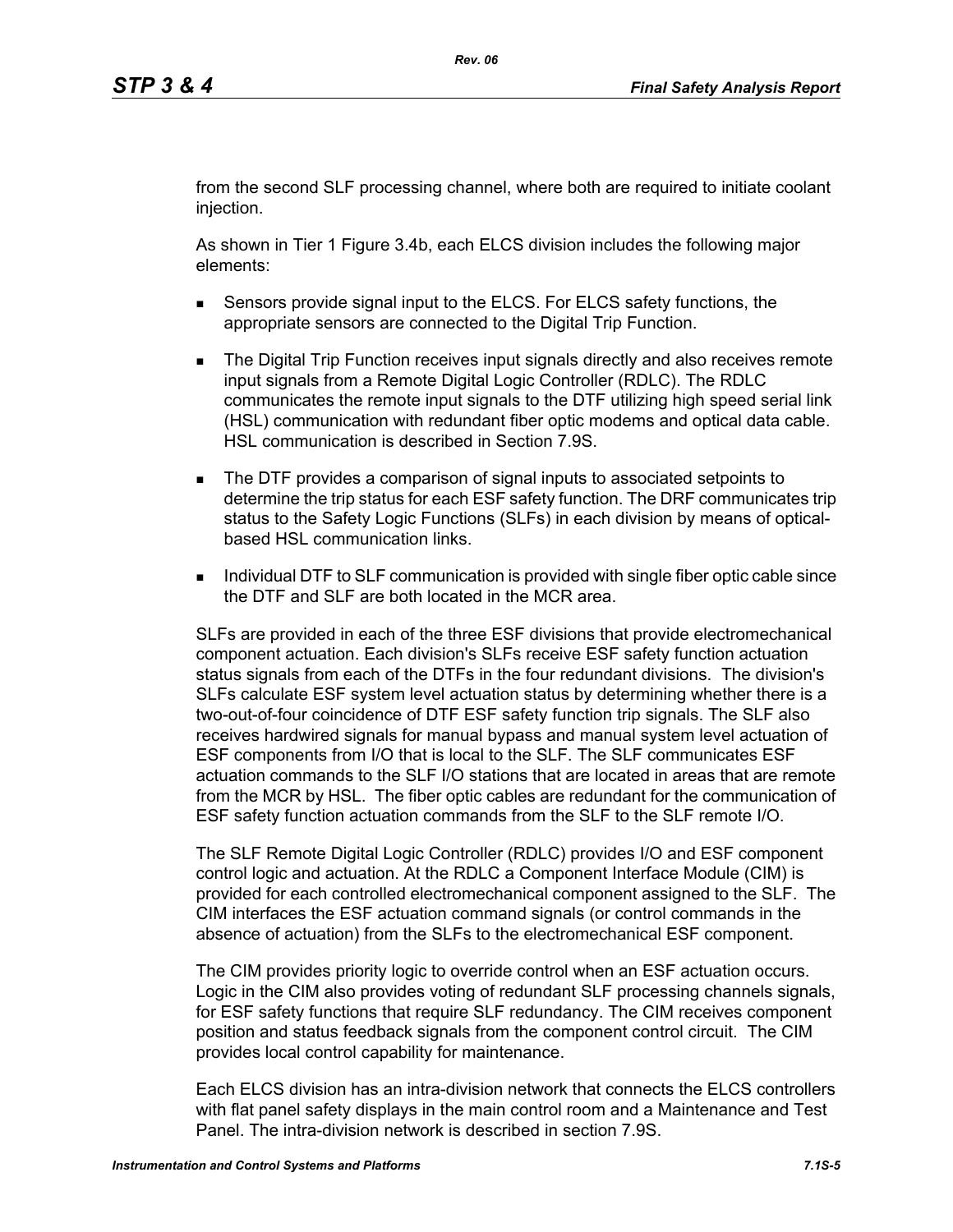For each ELCS division, there are two safety display stations in the main control room. Each safety display is driven by a flat panel display subsystems.

Each ELCS division has a permanently connected Maintenance and Test Panel (MTP) and an Interface and Test Processor (ITP). The MTP and ITP are utilized for the maintenance technician functions.

# **7.1S.2.2 ELCS Platform**

The platform that implements the ELCS has the following major elements:

- Controller, including high speed serial link communications
- Intra-division Network communication
- $\blacksquare$  Input / Output
- **Flat Panel Display**
- **Maintenance and Test Panel**
- **Power Supplies**
- Component Interface Module

The ELCS Controller subsystem is modular. A passive backplane connects individual module slots, which can house the following module types:

- Controller module
- Intra-division communication module
- **Input / Output modules**

### **7.1S.2.3 ELCS Controller**

The controller contains two sections, a processing section and a communication section. The processing section contains a microprocessor and memory for the applications programs. The processing section memory utilizes Flash PROM for system software, Flash PROM for application software, and RAM.

The communication section contains another microprocessor and memory for communications with other Controllers in different chasses. The communications memory utilizes Flash PROM for system software and RAM. The communications section performs the HSL communications functions and the HSL diagnostics.

The two controller sections communicate through shared memory. The shared memory provides for communications isolation. The ELCS Controller performs selfdiagnostics, including an internal watchdog timer, and is able to determine that the required module types are located in the appropriate slot.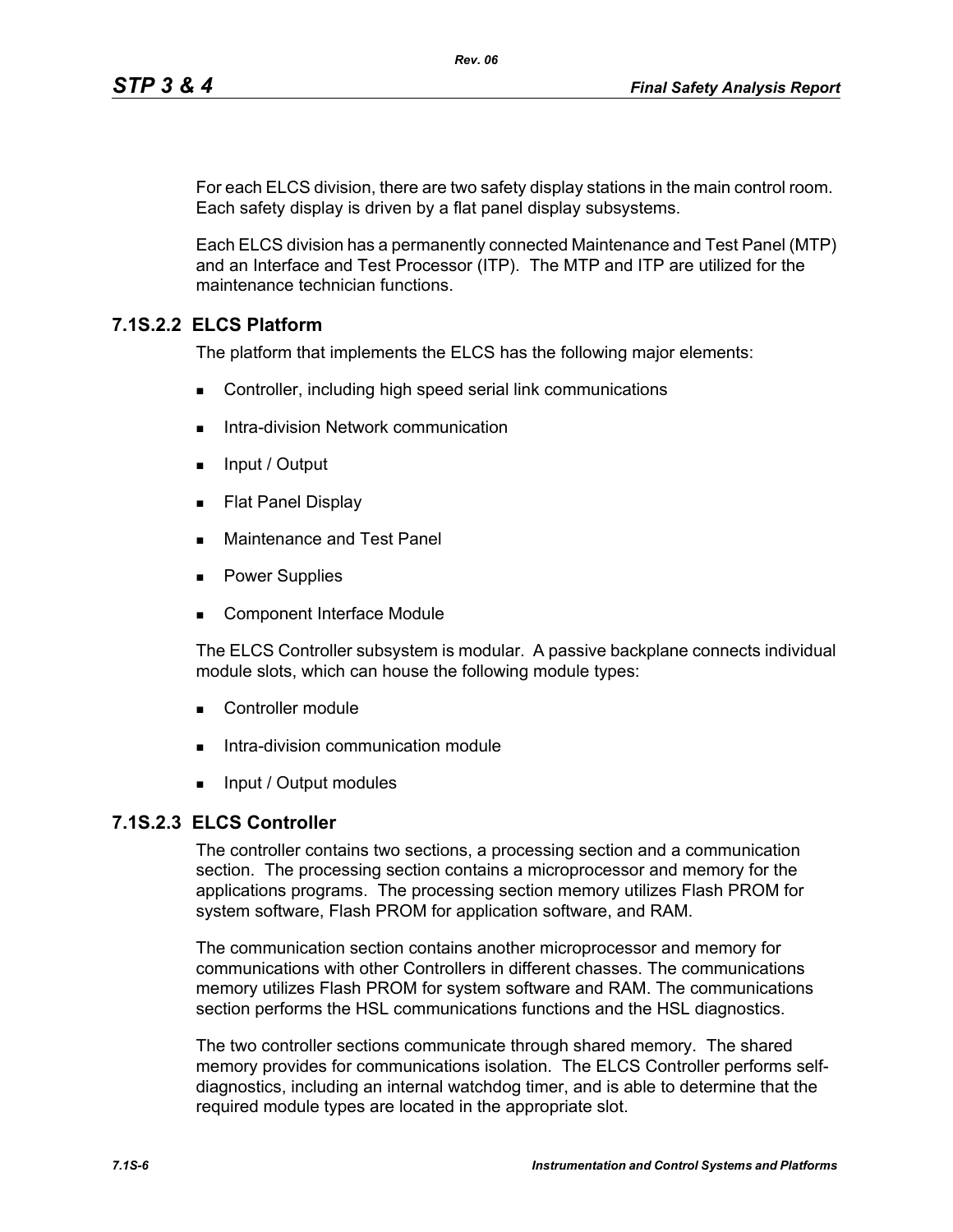The backplane allows multiple Controllers to be utilized in a single chassis. The controllers communicate through shared memory that is located on the Intra-division communication module.

Intra-Division Communication

The communication module provides the interface for the intra-division communication network. The intra-division performs communication diagnostics, Intra-division communications are described in Section 7.9S.

**Input / Output** 

The Controller uses compatible I/O modules that are located in the chassis with the controller. Additional chasses of I/O modules can be added to the first Controller chassis if additional I/O is necessary. A range of modules is available covering analog and digital signals of various types. In addition, there are modules for temperature measurement and rotational speed measurement.

The system software in the Controller automatically checks that all modules are operating correctly at system startup. Module diagnostic failures are reported to the Controller.

**Flat Panel Display** 

The flat panel display subsystem consists of the flat panel display with touch screen capability, a single board computer, and standard communication interfaces for communication to the intra-division network.

For STP Units 3 and 4, the RTIS and NMS utilize the ELCS flat panel display subsystem to display selected information. Each division of RTIS and NMS send data to a communication interface associated with the same ELCS division. The RTIS and NMS utilized serial fiber optic data links over fiber optic media. The communication interface then communicates the RTIS and NMS information to an interface module on each flat panel display subsystem. The data flow is unidirectional from RTIS and NMS to the ELCS communication interface.

**Maintenance and Test Panel (MTP)** 

The MTP will be used for technician surveillance, maintenance and test functions for each division. The MTP provides the means for the operator or technician to change setpoints, insert and remove bypasses, support periodic testing, and display detailed system diagnostic messages. The MTP provides features that support the administrative control for the activities.

The MTP utilizes a flat panel display subsystem in conjunction with the ITP for monitoring diagnostics and providing a periodic test interface for other Controllers. The MTP and ITP are connected to the intra-division network.

The MTP flat panel display subsystem also includes a communication interface to the nonsafety system. The MTP communication interface to the nonsafety systems provide for communication isolation to assure that data flows in a unidirectional manner from the ELCS to the nonsafety systems. The communication interface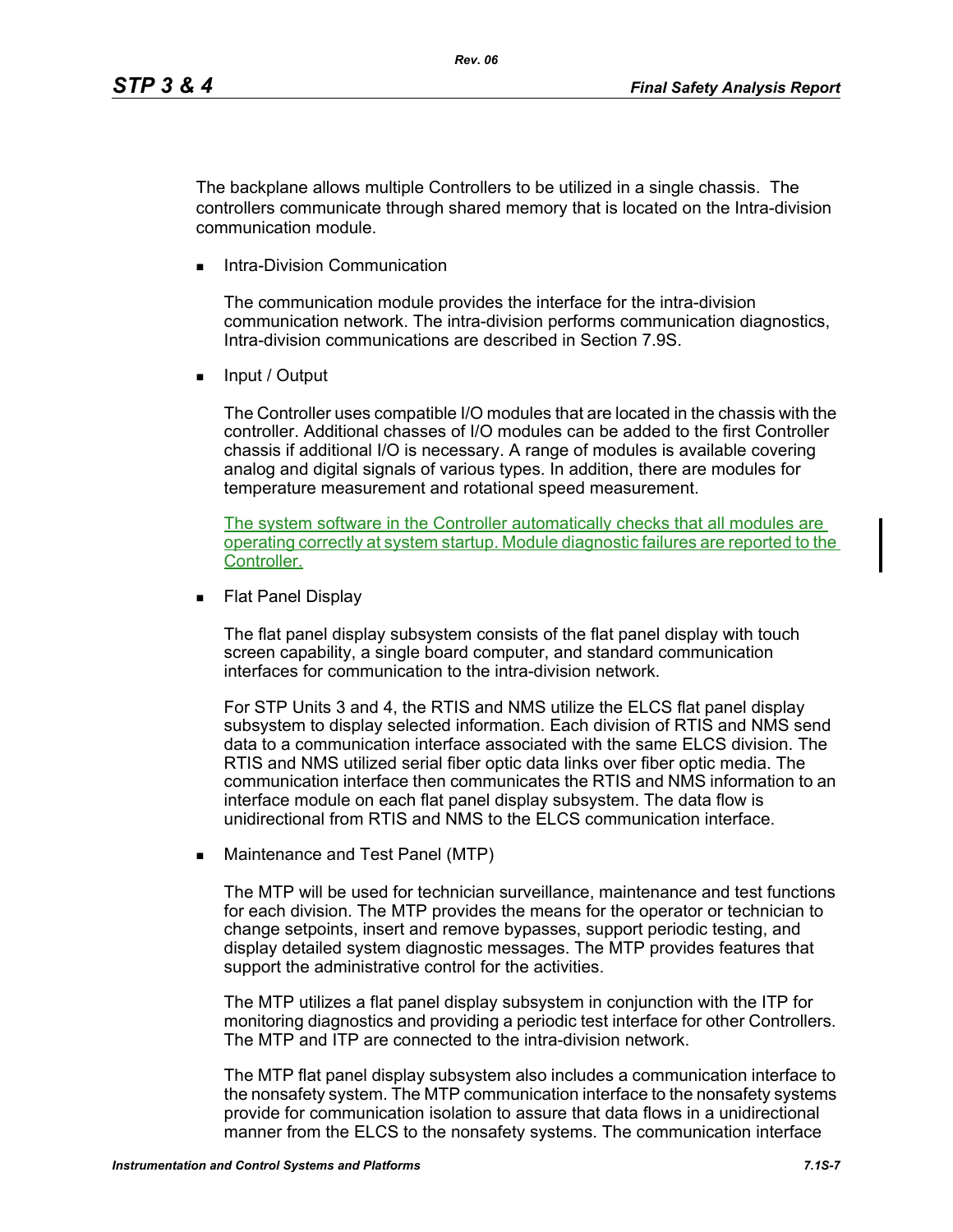utilizes an optical connection to the nonsafety systems to provide electrical isolation.

**Power Supply** 

The power supply subsystem provides low voltage direct current (DC) power for the ELCS equipment that requires it. ELCS equipment is divisionally powered from multiple Class 1E power sources, one of which is DC backed.

■ Component Interface Module (CIM)

In general, the CIM provides the interface between the ELCS actuation and control command signals and the electromechanical device associated with the final ESF components. Electromechanical components with non-standard signal interface requirements may not use a CIM, but could be interfaced with discrete I/O.

### **7.1S.3 Plant Information and Control System (Non-Safety)**

The Plant Information and Control System (PICS) provides integrated process control, monitoring, and human-system interface functions for the nonsafety-related plant process systems. PICS includes computer workstations for the human interface and data processing, controllers and servers for the process control functions, and a realtime communications network to share data between the different controller and computer processors. Typical data communication interfaces to PICS are illustrated in Figure 7.9S-1.

The Plant Computer Functions (PCFs) are a set of functions that were provided by the Process Computer System (PCS) in the original ABWR DCD design. The STP 3&4 design does not have a PCS. These PCFs are a subset of PICS and include data display and alarms, plant computer calculations (e.g., Power Generation Control System (PGCS)) and data recording (logging) (see Subsections 7.7.1.5, 7.7.2.5 and 7.7.1.2.2 (6)), and historical archiving (including Sequence of Events). The PCFs have not changed from those of the ABWR DCD Process Computer System.

The PICS is configured as a distributed control system (DCS). Therefore, PICS, as a DCS, is an integrated set of control processors, servers, workstations, and applications that provide plant wide process control and monitoring. PICS also acts as the supervisory control system and provides the primary interface between the control room operators and the plant process and equipment data and control capabilities. Several computer processors are linked together via a real-time communications network, sharing the computer processing tasks.

Each computer processor transmits and receives data from the communications network. Each device in the network receives the same data at essentially the same time, creating a network database that is shared by each of the computer processors.

PICS has the following major elements:

Control processors and servers